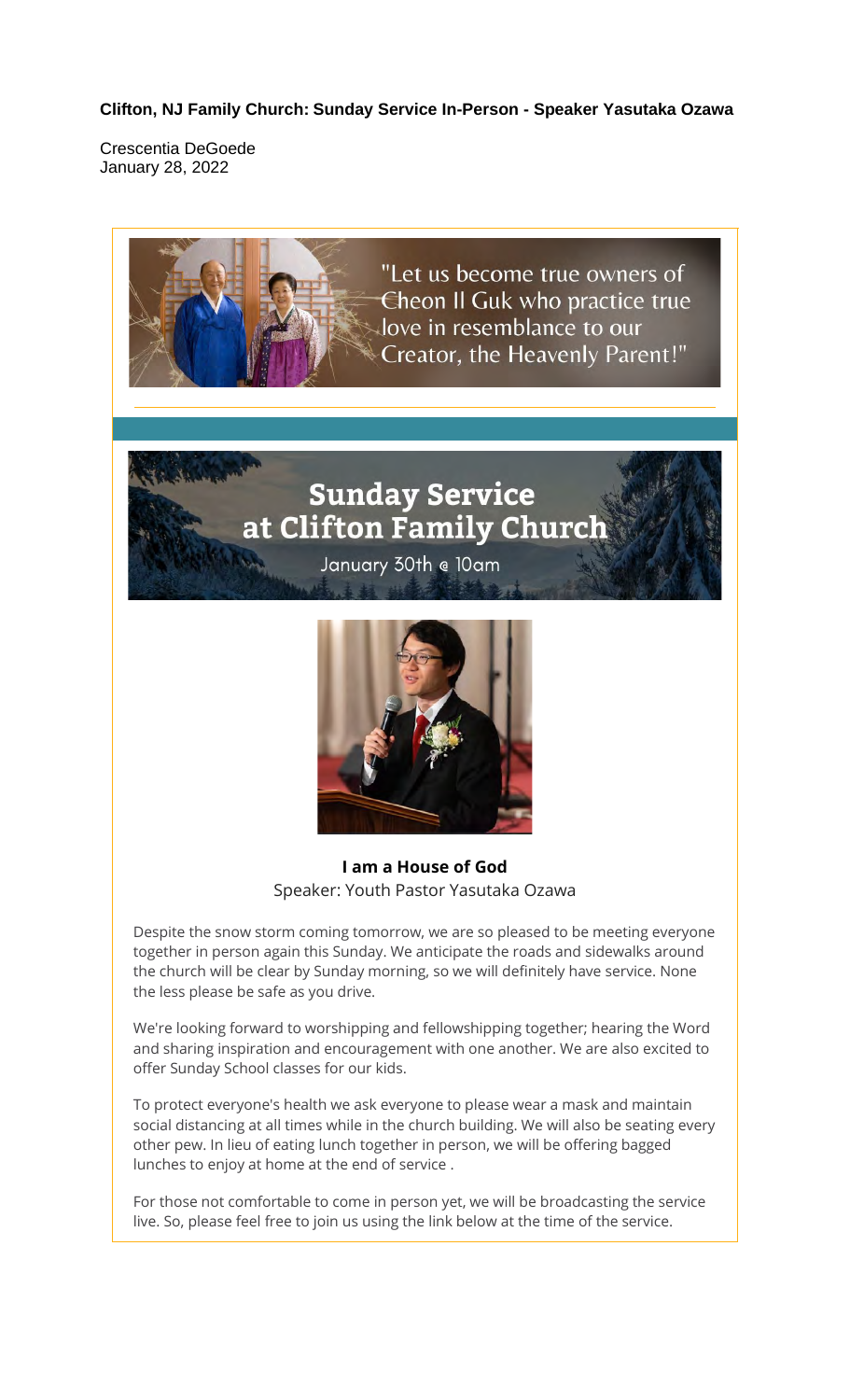# **Watch Our Live Broadcast Here** Hosted by Japanese<br>Blessed Families<br>for World Peace amily What type of Love and Life do you wish to pass on to your Lineage? **JOIN US TO DISCOVER TRUE MARRIAGE & FAMILY VALUES!** Saturday Jan. 29, 2022 10:50 AM - 1:50 PM EST | Online ●849 407 36707 https://us02web.zoom.us/j/<br>84940736707 - Please register here! \$5 Registration Fee Register Here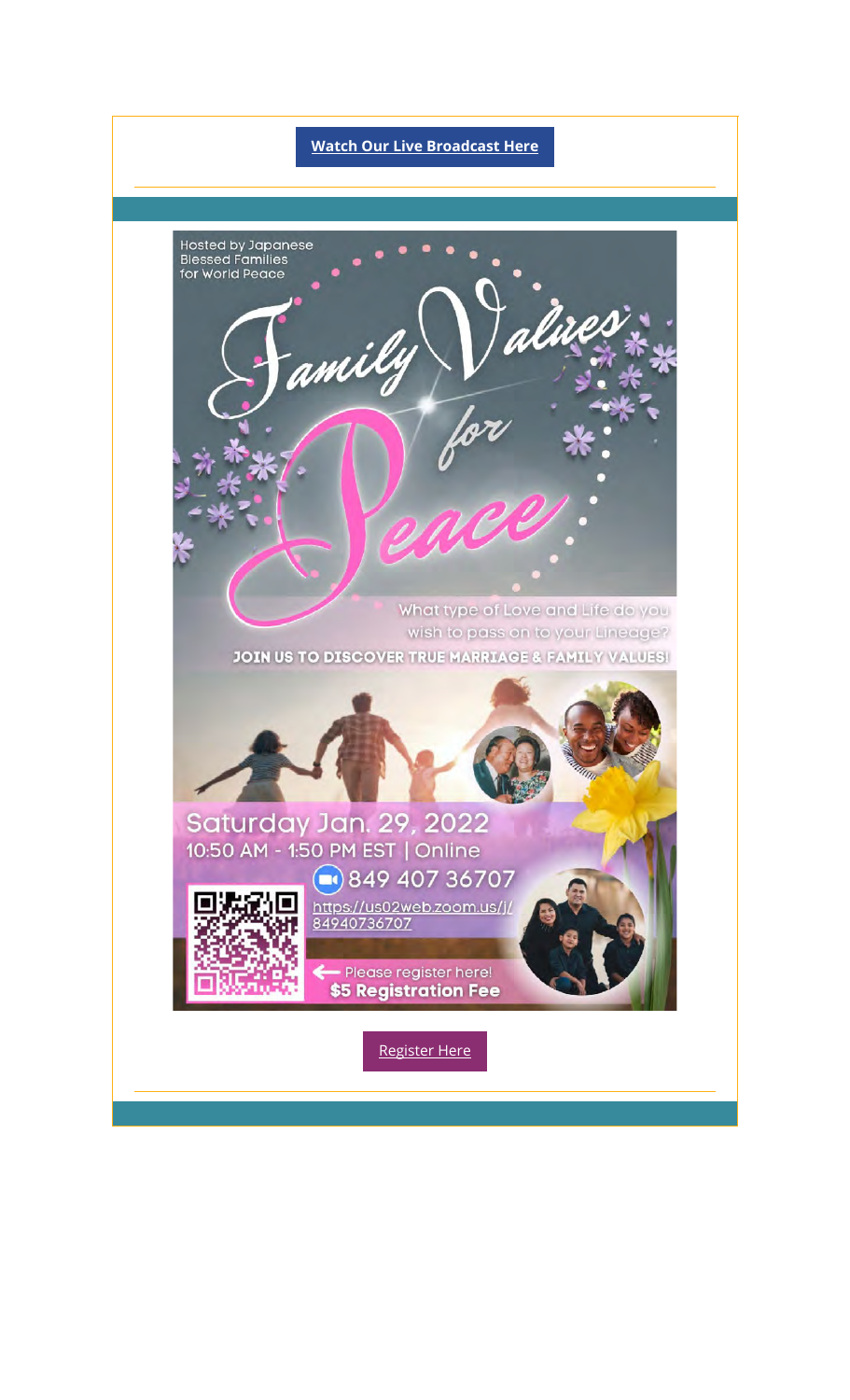## クリフトン教会日本メンバーの為の集会 2022年1月30日 (日) | 8pm - 9pm

Main Agenda:

- Parent-Child Relationships through the Experience of Project Phoenix • Guest Speaker is Mrs. Sayaka Imamura
- Blessing Preparation Program

Register Here



#### **PROJECT** PHOENIX NJ **EMPOWERING INTERGENERATIONAL PARTNERSHIP**

#### **Project Phoenix Follow-Up**

Sunday February 6th at 12:30pm to 2:30pm in the Magnolia Room



**Matching Empowerment Session Saturday, February 12th 2-5pm**

**Purpose**: Empower and equip single individuals and their parents to go through the matching process together, and offer support to singles in finding their Heavenly spouse and receiving the Blessing.

**Who**: All single individuals 18+ interested in going through the matching process and their parents are invited to attend. >Parents and children are encouraged to participate together if possible, but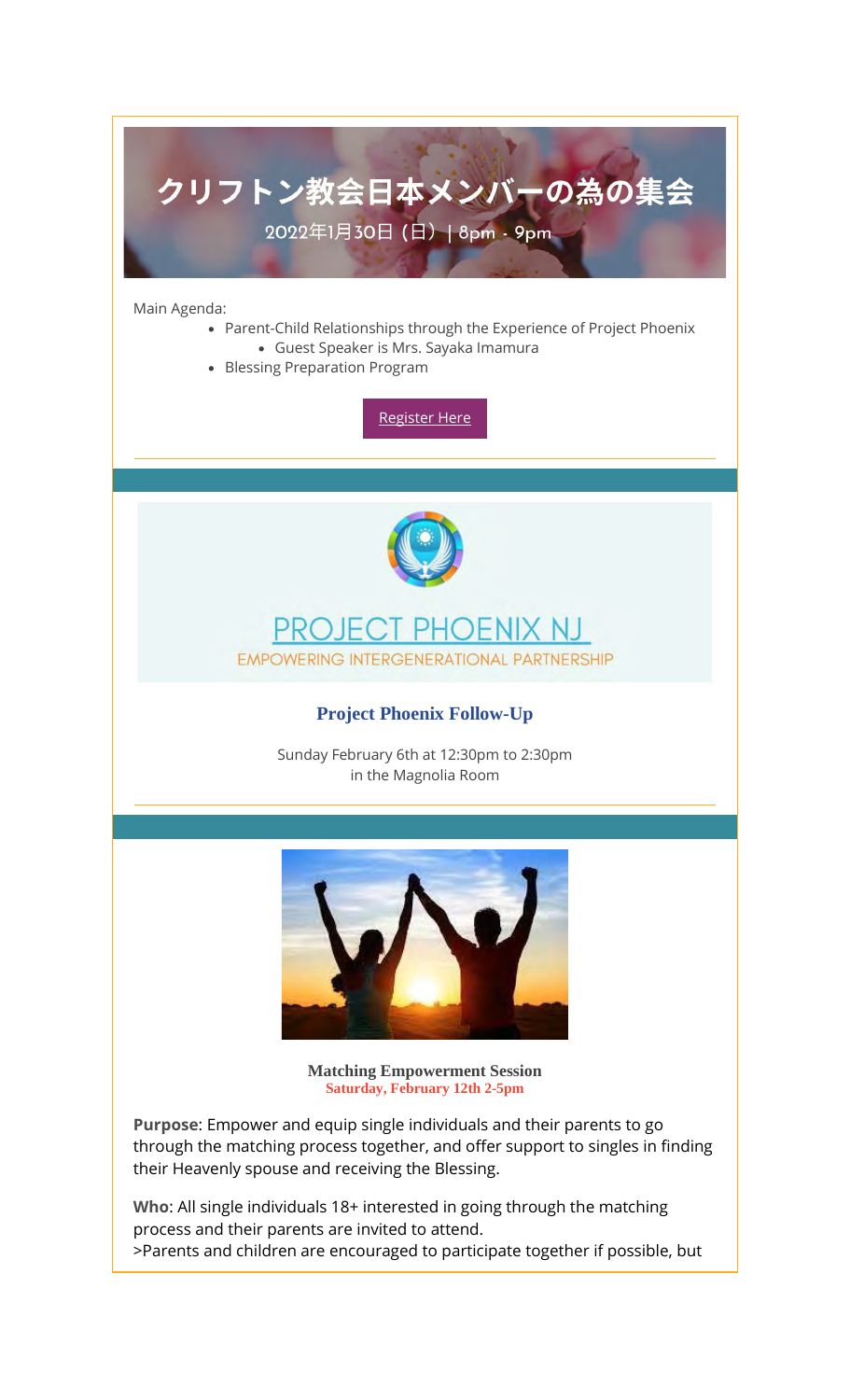single individuals or parents are also welcome to come by themselves.

**What**: In-person meeting at the Clifton Family Church with facilitated presentations, Q&A, discussion groups and activities. >Discussion & activities will sometimes be with parents and children together and sometimes separately. >Refreshments will be provided

**Cost**: \$5 per person

**Hope to see you there!**



PLEASE JOIN US FOR A

## **Volunteer Appreciation Brunch**

HONORING OUR VOLUNTEERS IN OUR MINISTRIES, SUNDAY SERVICES. RALLIES. AND ALL CHURCH EVENTS.

WE LOOK FORWARD IN CELEBRATING AND SHARING THIS GRATITUDE FOR ALL THAT YOU DO.

> Saturday | February 19th | 9:45am to 12pm Fellowship Hall Clifton Family Church

Hosted by the Pastor, and the Ministry and Church Staff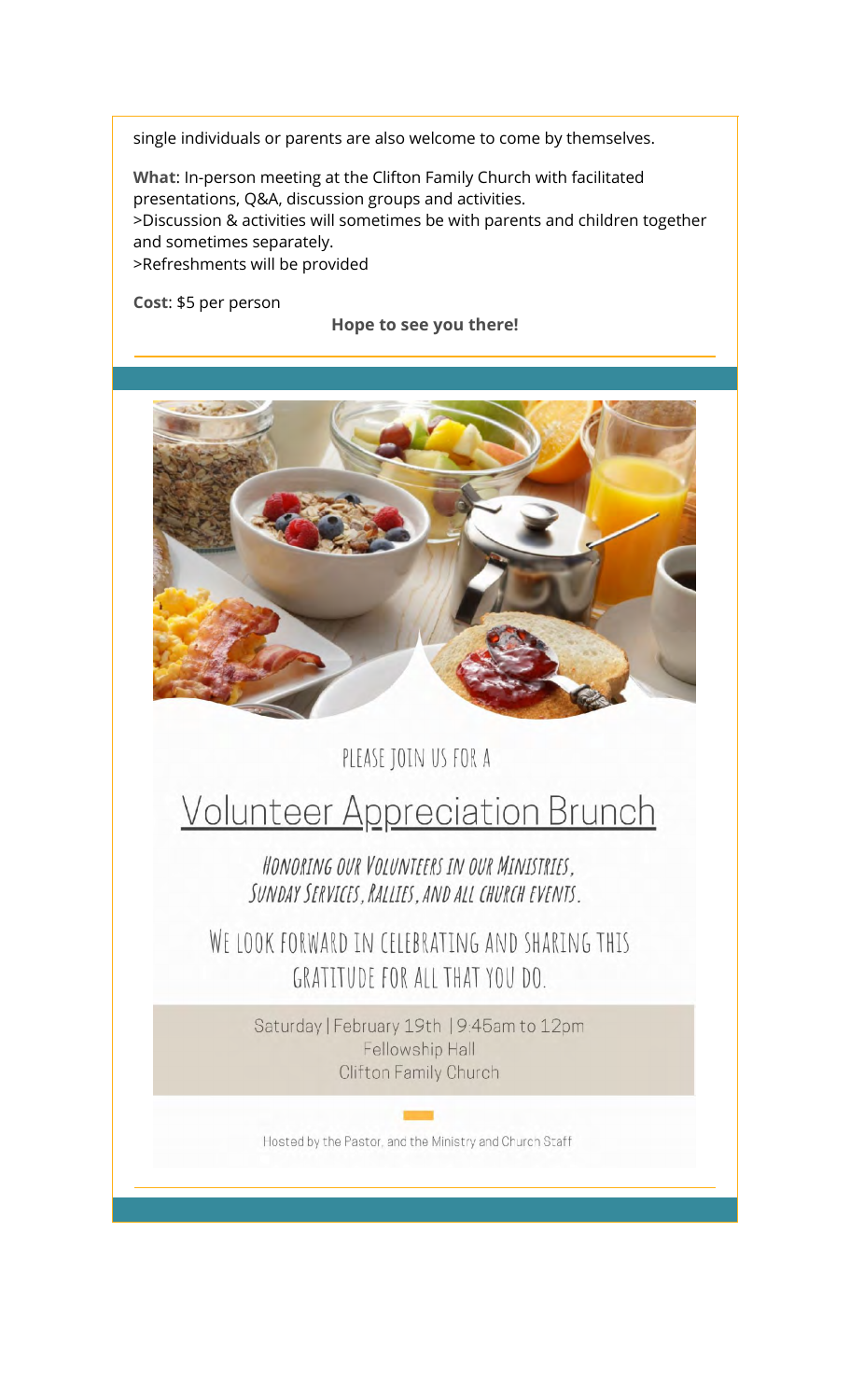